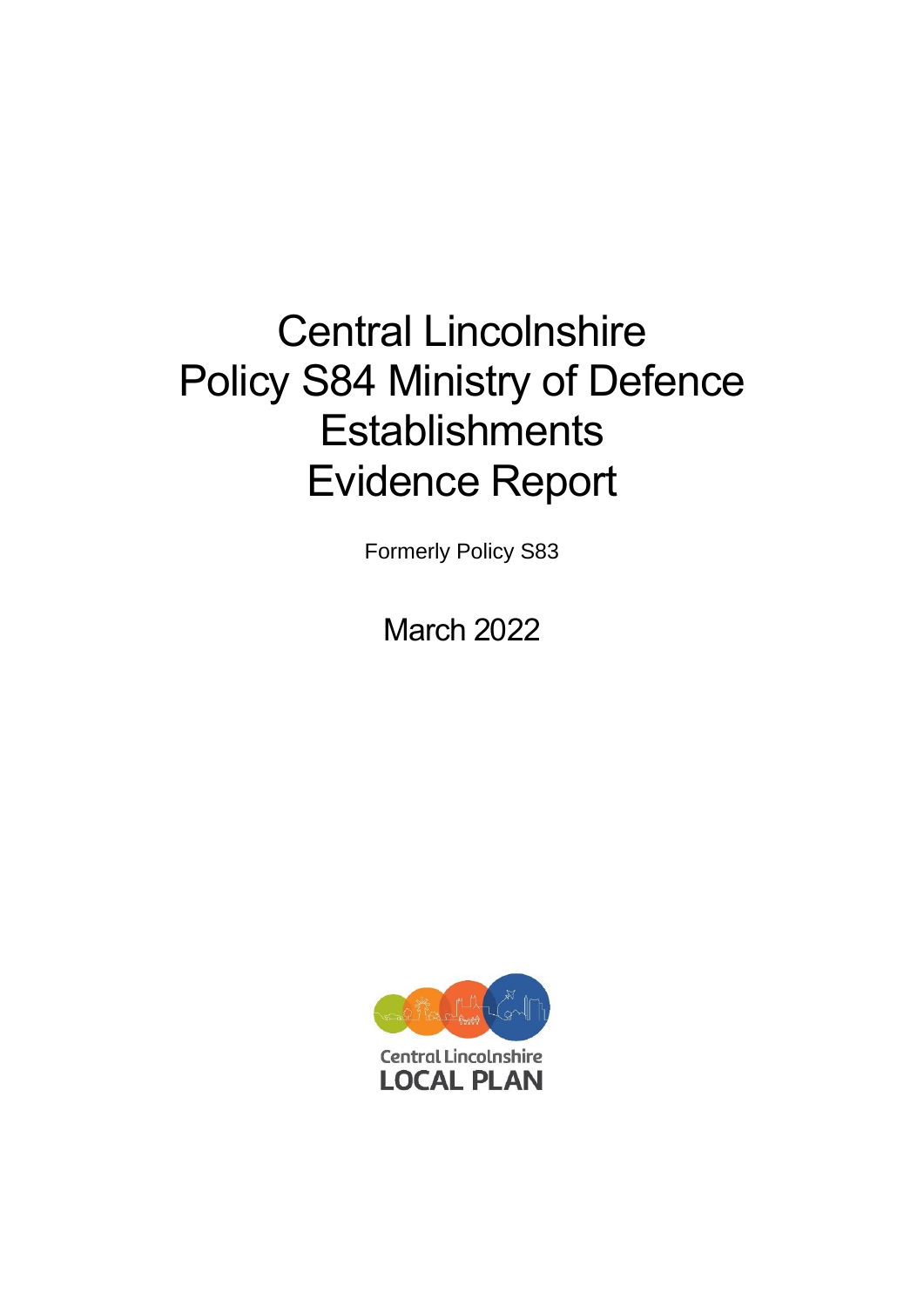# **Contents**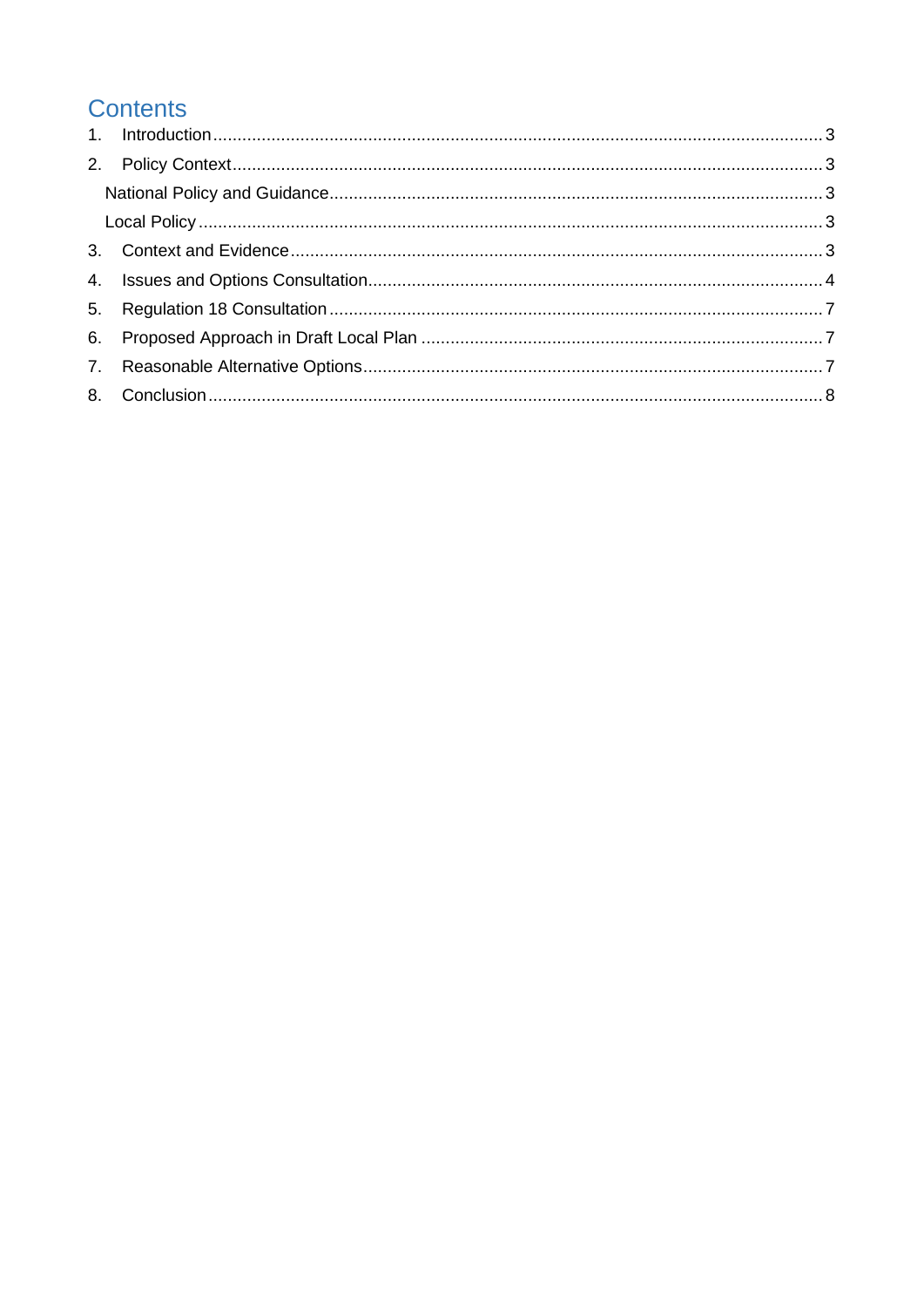## <span id="page-2-0"></span>1. Introduction

- 1.1. The Central Lincolnshire Local Plan is being updated since the first Local Plan for Central Lincolnshire, an area covering the districts of City of Lincoln, North Kesteven and West Lindsey, was adopted in April 2017.
- 1.2. This Evidence Report (which is one of a collection) provides background information and justification for Policy S84, which relates to Ministry of Defence Establishments in Central Lincolnshire.

# <span id="page-2-1"></span>2. Policy Context

#### National Policy and Guidance

- <span id="page-2-2"></span>2.1. Since the Central Lincolnshire Plan was adopted the National Planning Policy Framework (NPPF) was updated in July 2018 with subsequent additional changes being published in February 2019 and a further update in July 2021.
- 2.2. Paragraph 97 of the NPPF (2021) is particularly relevant to Policy S84, as it states:

*"Planning policies and decisions should promote public safety and take into account wider security and defence requirements by: … b) recognising and supporting development required for operational defence and security purposes, and ensuring that operational sites are not affected adversely by the impact of other development proposed in the area."*

- 2.3. The Planning Practice Guidance (PPG) was first introduced in 2014 which offers 'live' government guidance. The PPG provides guidance to help in the implementation of policy in the NPPF.
- 2.4. There is little of relevance to development affecting Ministry of Defence (MOD) establishments but there is some guidance about how to deal with them in certain scenarios at application stage.

#### Local Policy

<span id="page-2-3"></span>2.5. The adopted Local Plan contains a specific policy in relation to Ministry of Defence establishments. The policy seeks to support any defence related development required for operational purposes, while also providing a framework against which proposals for re-use of assets surplus to defence requirements can be assessed.

### <span id="page-2-4"></span>3. Context and Evidence

- 3.1. Large areas of Central Lincolnshire have been used for national defence purposes throughout the last century and the military presence has brought, and continues to bring, many benefits, particularly to the economy.
- 3.2. There are still a number of areas currently in Ministry of Defence (MOD) operational use. It is important that the role and the ongoing use of these establishments is protected and able to adapt in accordance with MOD operational plans.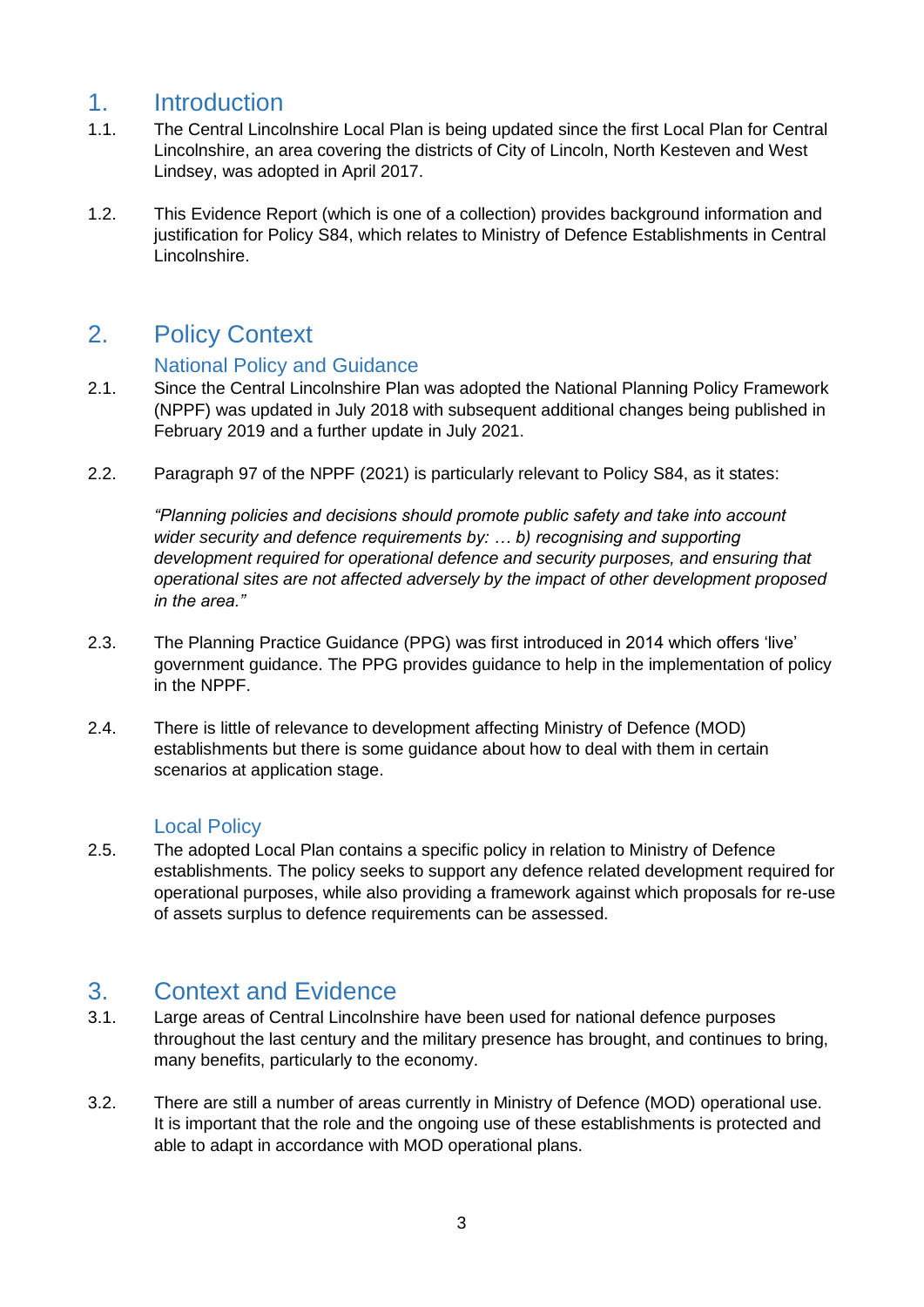- 3.3. Discussions with representatives of the MOD has shown that additional policy would be beneficial to ensure that no development coming forward would undermine defence and to ensure adequate consultation with the MOD takes place.
- 3.4. The MOD is committed to making the most efficient use of its existing estate by maximising the utilisation of sites, identifying sites which can be released and consolidating on fewer, larger sites where resources can be better deployed. One site identified to be released within the plan period is RAF Scampton with its functions being relocated elsewhere, including to RAF Waddington. RAF Scampton is covered separately under Policy S75.
- 3.5. The re-use of suitably located MOD sites which are surplus to MOD operational purposes presents a significant opportunity for new housing, economic development and/or regeneration when such opportunities arise, but these opportunities can also present challenges in ensuring that the community that remains is truly sustainable.

#### <span id="page-3-0"></span>4. Issues and Options Consultation

- 4.1. The Issues and Options consultation sought respondents' views on a number of questions in relation to Ministry of Defence establishments within Central Lincolnshire.
- 4.2. Question 22s asked "Do you think the operational Ministry of Defence sites should be listed in the new Local Plan?" There were 84 responses to this question, 68 supported the proposal, and 16 disagreed. There were a number of additional comments made to this question, as set out below:
	- MoD sites often have housing needs that should be in line with the local plan;
	- Service people should be able to expect a decent living environment;
	- There's significant scope for existing MOD sites to change purpose, & consideration should be given to being able to develop them into flourishing communities with housing & space for industry etc.as and when required;
	- National security and operational imperatives should preclude their inclusion. But MOD should liaise with council officials to ensure we can dovetail in;
	- Would not make public any active military bases as there is a risk that such information could be used by those who seek to do harm to those who serve and their families unless the MOD is of the view that the risk of publishing such information publicly is minimal. Officers and Cllrs should be aware of all active MOD bases in a plan area by a list that is held privately or other means;
	- Operations land will never be available for private development. Adjust the plan as necessary, but don't be unrealistic;
	- When they are formerly decommissioned, development should be considered;
	- Listed as showing the "air-field" sign only;
	- Currently, the area of Cranwell adjacent to RAF Cranwell is silent with regard to the CLLP. This has meant that planning decisions do not have to take the CLLP into account, relying instead principally on the NPPF. The planned expansion of RAF Cranwell, potentially including extra homes for Service Personnel, will have an impact on neighbouring civilian residents as well as those living in the village itself. Believe it is important to include the area of the base (and adjoining civilian properties) in the CLLP to ensure planners are able to take anticipated expansion into account in determining schemes that may come forward throughout Cranwell;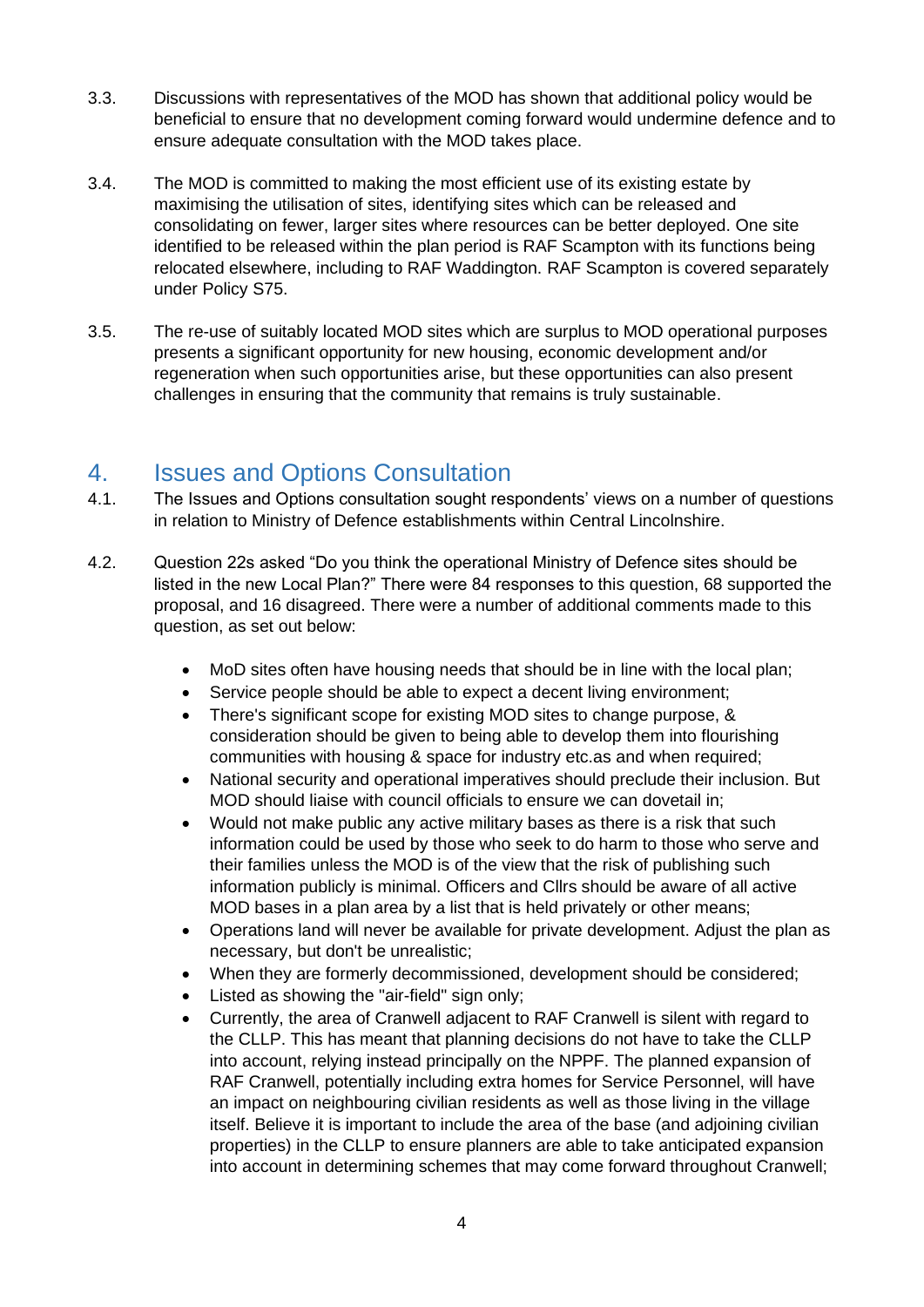- The military are no different when it comes to use of land same rules should apply.
- Waste of land facilities and disregard for the local infrastructure has been observed;
- RAF Scampton site is due to close and will make an ideal large village, potentially taking the pressure off development elsewhere;
- Not clear what this offers;
- Only if the accommodation attracts rates but have no knowledge of the customary arrangements in such cases;
- If there is to be warfare it will not be ground based but remote drones from Waddington to Syria. What about nuclear sites? They are here still;
- The MoD welcome proposal to carry policy LP 57 forward into the new Local Plan. Whilst the policy pre–dates para 95 in the NPPF 2018 and which is retained in NPPF 2019, the wording of policy LP 57 policy is supportive of development required for operational defence purposes as advocated by paragraph 95. It should be noted that paragraph 95 also requires planning policies and decisions to ensure that operational sites are not affected adversely by the impact of other development proposed in the area and MOD would ask that wording to this effect be added to any revision to policy LP 57. As announced in July 2018, RAF Scampton is due to close in 2022. MOD are still planning for the vacation and disposal of Scampton and the future location of the Red Arrows is still being determined, with RAF Waddington, RAF Leeming and RAF Wittering being considered as potential sites. The location of the restricted airspace that the Red Arrows require for training, which is subject to consultation with the CAA is also still to be determined. The Policy implications and difference between 'Operational Ministry of Defence Sites and' and Recently Operational Ministry of Defence Establishments' below are not clear. If a difference is to be drawn the purpose and intention of the policy and the need for the difference need to be made clear and appropriate opportunities given for MOD to consider the wording and likely implications of any such policy. For the purposes of clarity, however, MOD would consider the following sites within the plan area to be in active military use; Barkston Heath (NK) Beckingham Training Area (NK) RAF Cranwell (NK) RAF Digby (NK) RAF Scampton (WL) RAF Waddington (NK) Under current plans, the RAF presence at, RAF Cranwell and RAF Waddington is set to grow over the next five years. RAF Waddington -is a core site for defence and is likely to see a significant scale of investment with additional or changes to units/ platforms located there. Several hundred additional service personnel and their dependants, as well as a number of supporting civil service and contractor posts are expected to be created at Waddington which could have implications for development both on existing military land and off site. Cranwell is a Defence Estate Optimisation (DEO) receiver site and as such is likely to see additional units and training. The closure of RAF Henlow in 2023 will see the relocation of some RAF elements to Cranwell. Under A Better Defence Estate, it was announced that RAF Cranwell would be home to the RAF Centre of Aviation Medicine, and subsequently that the No. 1 Recruit Training Squadron and the Airmen's Command Squadron would also move from RAF Halton to RAF Cranwell. In addition to the sites mentioned above and their associated Service Families Accommodation (SFA) there are a number of locations where MOD has further SFA; Bardney SFA (WL) Greylees SFA Sleaford (NK) Scampton SFA (WL) It is noted that at present policy LP57 does not make reference to MOD's housing requirements. we consider it should, given the need to provide high quality homes for service personnel in close proximity to where they work is essential. Given that Cranwell and Waddington remain core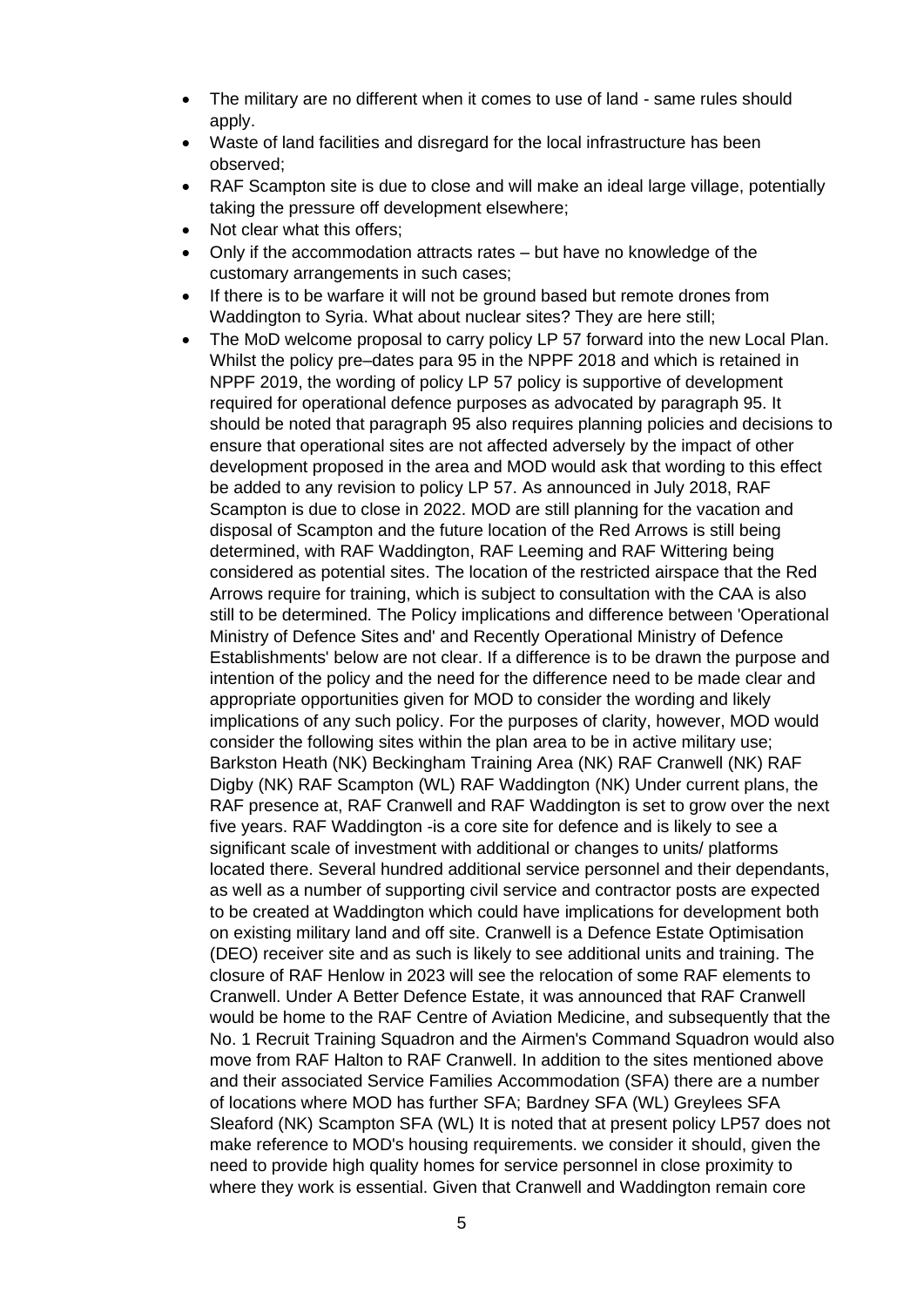sites for MOD it is almost certain that that new housing will be required proximate to each of these sites to support the housing needs of Service Personnel. This need should be recognised and catered for in the revisions to the plan and may provide wider opportunities for new housing. Given the significance of Cranwell and Waddington as locations for major investment and growth for Defence during the plan period MOD believe that consideration should be given to specific policies for both of these sites.

- 4.3. Question 22b asks "Do you think "recently operational" should be defined in the new Local Plan and if so what length of time do you think is reasonable to define this?" There were 83 responses to this question. 59 supported the proposal, and 24 disagreed. The additional comments are set out below:
	- The policy implications and difference between 'Operational MoD Sites' and 'Recently Operational MoD Establishments' are not clear. If a difference is to be drawn, the purpose and intention of the policy and the need for the difference need to be made clear and appropriate opportunities given for MOD to consider the wording and likely implications of any such policy. It may be helpful to consider using the terms rather than 'Operational' which has different implications within defence;
	- Agree that the term 'recently operational' should be defined in the new Local Plan;
	- The definition should be developed with the revised plan;
	- It would be helpful as an infrastructure provider to have a greater level of certainty about whether these sites are expected to come forward for development for alternative uses during the plan period for the new Local Plan;
	- In the event that 'recently operational' MoD sites become surplus to requirements clarity is needed about the scale and type of development which will be acceptable in principle. For example is a 'recently operational' site a formal allocation for specified uses in the new Local Plan for this purpose;
	- There must be scope to develop land that is no longer required by the MOD, and this would take some of the pressure off greenfield sites;
	- For clarity this should be defined, however rather than create a new definition does the MOD have a definition of recently operational? Is there an opportunity to develop a Local Plan Policy which deals specifically with ex MOD sites which have been decommissioned over a number of years ago and as a consequence experience a range of issues as a result;
	- The title is confusing. What about sites due to close, e.g. Scampton & Grantham;
	- For the duration of the plan or until the next review;
	- It should be when they are decommissioned and in discussion with the MOD take place in advance so plans are understood so that they do not fall into disuse;
	- Some sites pose a greater problem (pollution etc) than others;
	- It depends on the nature of the operations. In the case of the mustard gas, that took several years to clear and lots of final work;
	- Immediate, some that are left vacant are a disgrace. The vandals and thieves are on site the same night do not wait to next day;
	- These should be taken on a case by case basis;
	- Six months:
	- 12 months:
	- 3 years:
	- 5 years;
	- An arbitrary figure, perhaps, but suggest five years may be appropriate;
	- 5 to 10 years;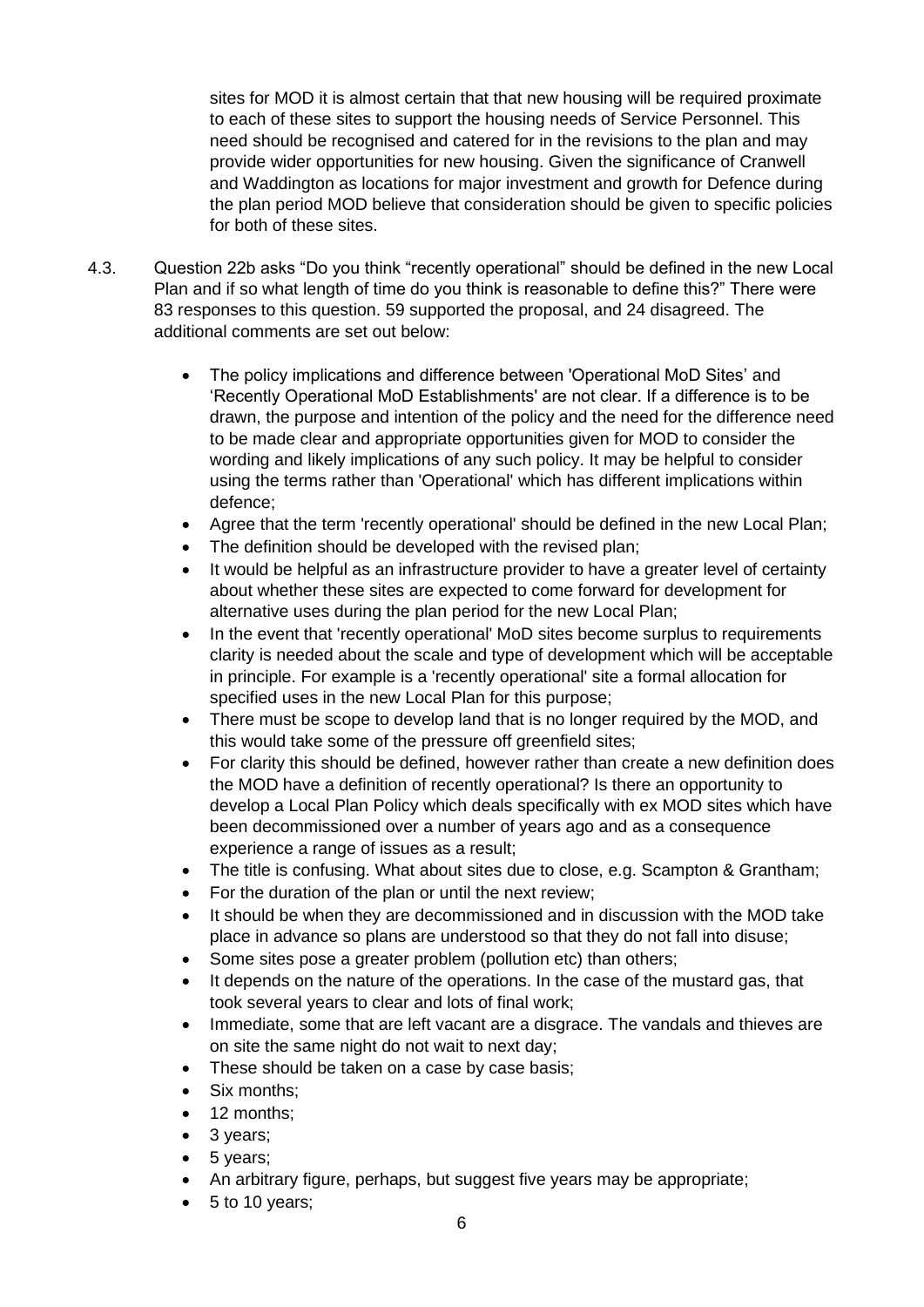- We have in our area the example of the former RAF Swinderby being developed into a thriving residential village and employment site. For other MOD sites that are being phased out a successful transition as achieved at RAF Swinderby would be aided by inclusion for a 5-10 year period;
- 10 years;
- Recently operational should be a policy in the CLLP and in my view recently operational is within the last 10 years.

## <span id="page-6-0"></span>5. Regulation 18 Consultation

- 5.1. A Consultation Draft of the Local Plan was published for consultation between 30 June and 24 August 2021. During this eight week consultation comments were received on the plan, the policies within the plan, and supporting information and evidence.
- 5.2. Below is a summary of the responses received on this draft policy:
	- Support for the provisions of this policy.
	- Some concern about the wording of part 3 of the policy and suggestions that reference is required to heritage assets, biodiversity and green infrastructure.
- 5.3. The policy remains largely unchanged as the elements being sought in the responses are covered in other policies in the Local Plan.

#### <span id="page-6-1"></span>6. Proposed Approach in Draft Local Plan

6.1. The Draft Local Plan includes a specific policy relating to Ministry of Defence Establishments. This policy is based on Policy LP57 of the adopted Local Plan but has been updated and expanded to provide greater coverage to address concerns raised by MOD about development affecting MOD sites. It is considered to provide a robust framework for both considering redevelopment of MOD assets and to ensure that adequate protection is given to the sites in use.

## <span id="page-6-2"></span>7. Reasonable Alternative Options

7.1. The following alternative options have been considered for this policy (option 1 being the preferred option).

**Option 1:** A policy which will deliver adequate pitches to meet the evidenced need and provide a criteria-based policy for considering applications for new sites.

**Option 2:** A policy which will deliver adequate pitches to meet the evidenced need but without a policy framework against which new sites can be considered.

**Option 3:** No policy and instead rely on wider Local Plan policies or national policy.

7.2. Option 1: This option gives the greatest degree of certainty that the evidenced need is met through allocations but also allows a criteria-based policy to be applied to sites that are not allocated.